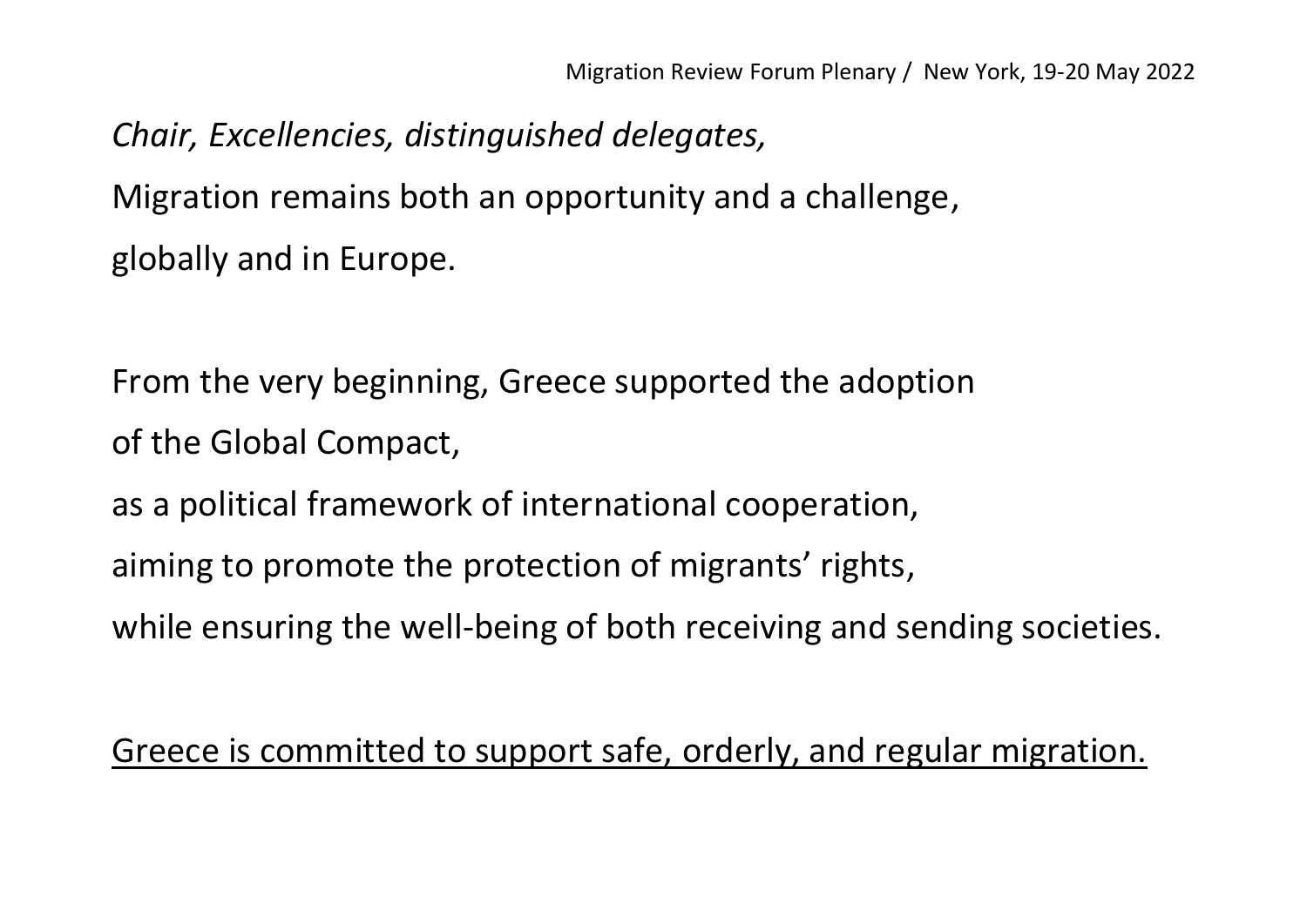#### **And we do so.**

By supporting EU policy and legislation on legal migration.

By ensuring migrants in Greece have access to the social welfare state, education, and healthcare,

including free vaccination against "Covid-19".

By giving top priority to the protection of unaccompanied minors.

But at the same time tackling smuggling networks,

Working to eradicate human trafficking,

Protecting the external borders of the European Union,

in line with international law and European acquis.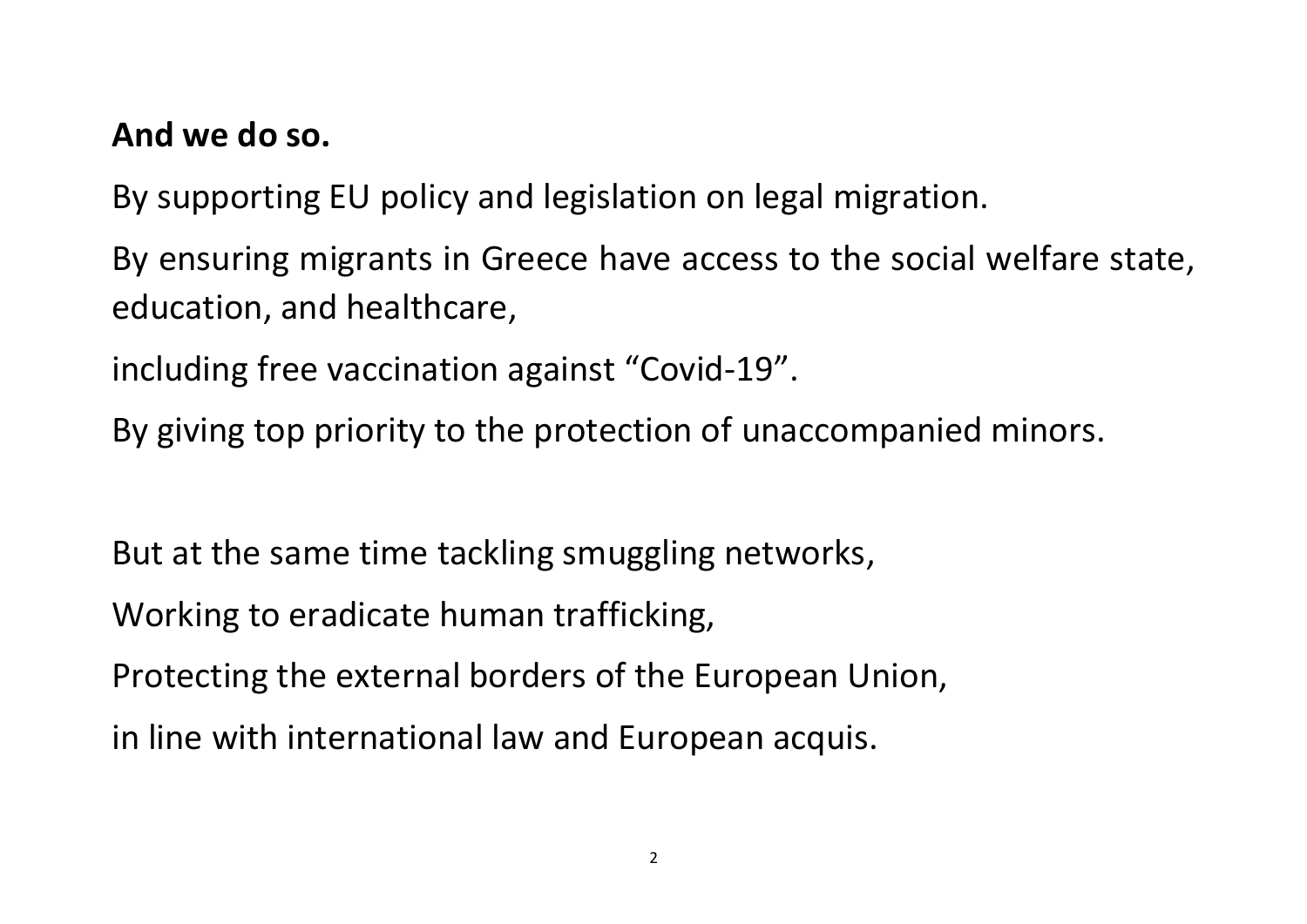## We cannot allow smugglers to decide who comes and lives in Europe.

Especially as Europe does not neighbor with warzones,

other than Ukraine but,

in our case, with countries members of

the European Union, NATO and the Council of Europe.

Our strategy safeguards human lives,

as evidenced by the sharp decline in last few years' number of fatalities in the Aegean Sea.

Greece is actively protecting human lives.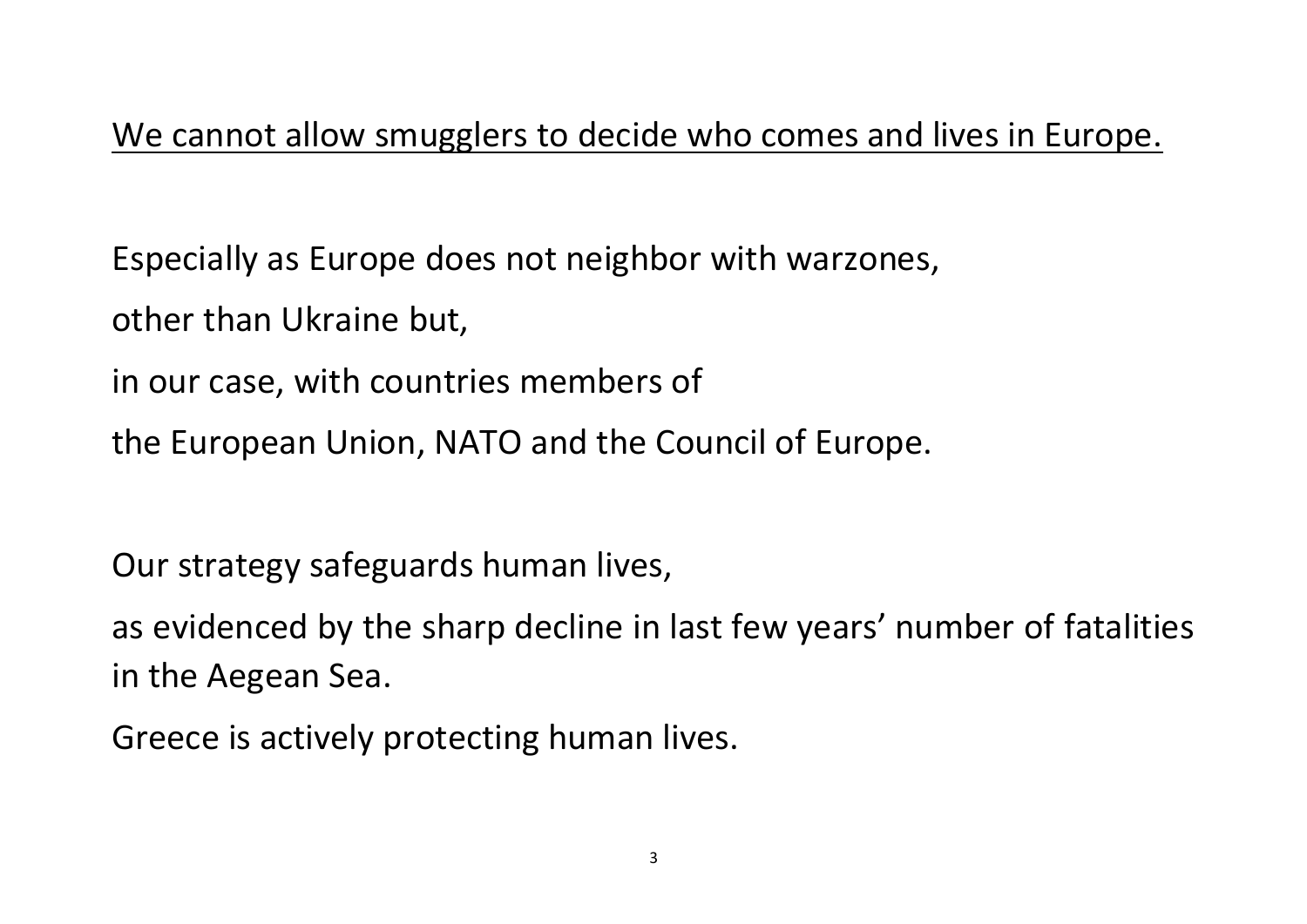It is critical that we focus on such positive developments,

avoiding misinformation which is disseminated for political purposes.

Migration should not be used for geopolitical gains, Instrumentalizing human suffering, as it happened on several occasions in Europe,

in the last few years.

On the contrary,

managing borders requires bilateral and regional collaboration and agreements.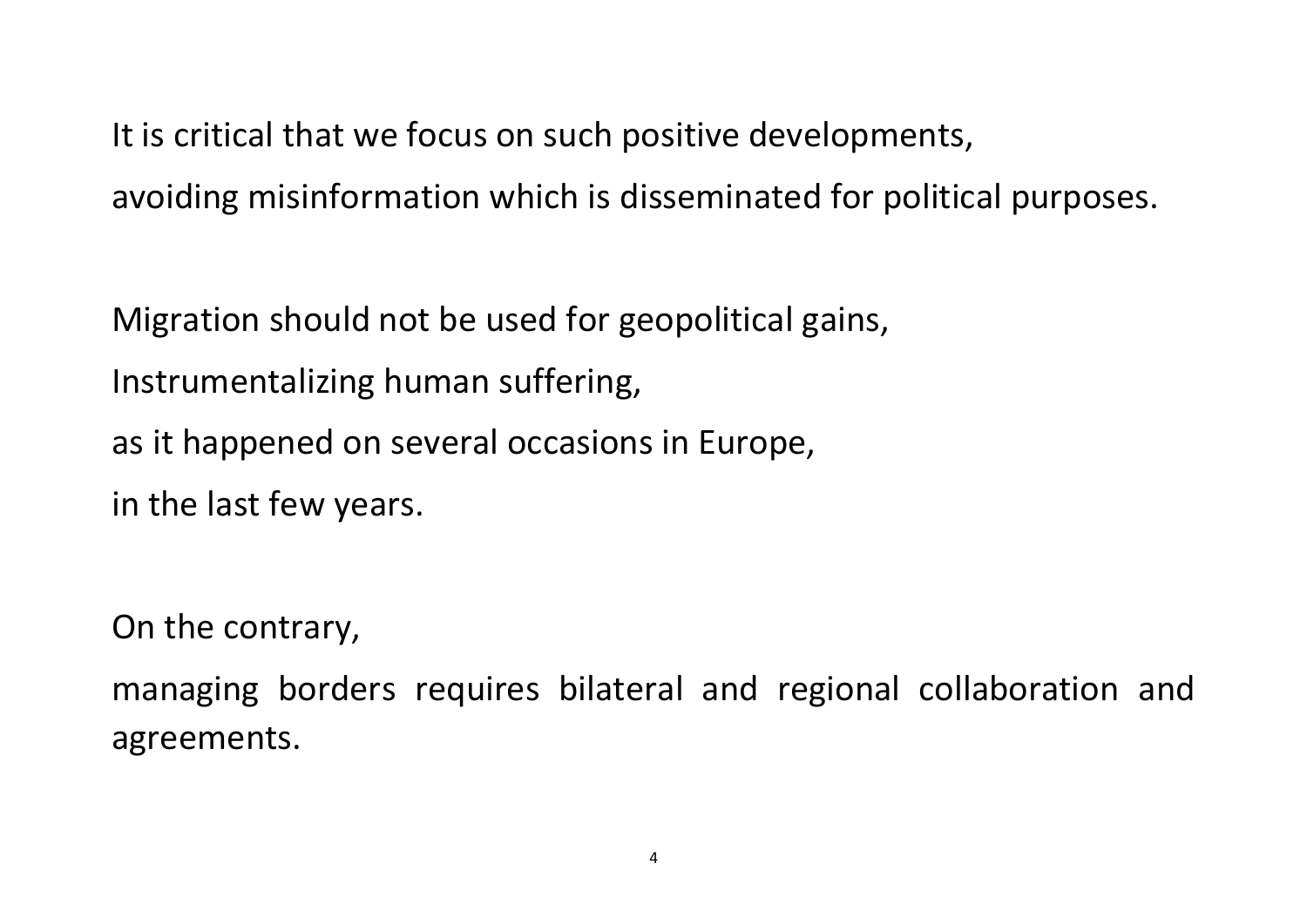Like the 2016 EU/Turkey Joint statement, which Turkey fails to implement. It puts human lives at risk each and every day in the Aegean Sea and in the land borders.

While I recall that Turkey has opted out from providing protection to all refugees in accordance with the Geneva Convention.

On the other hand, the European Union must take further joint action for the protection of fundamental rights,

### proving a Common European Protection space

to those in entitled to.

As individual member states cannot any longer handle the pressure alone.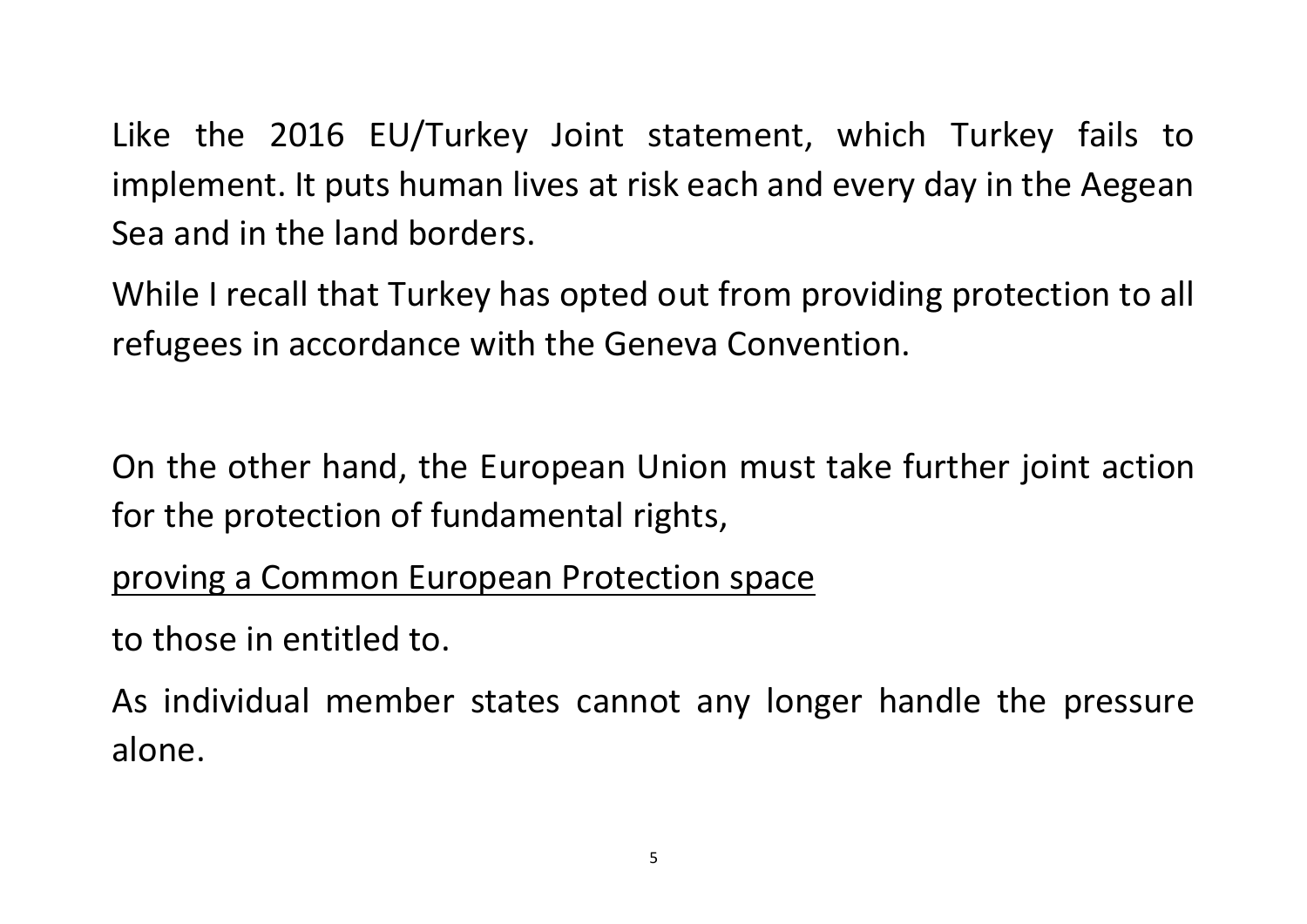# **We are working with our EU partners to agree on much needed regulatory improvement in European Regulations.**

## Greece has done more than its fair share for many years.

For Greece, offering opportunities and pathways for legal migration,

in parallel with facilitating dignified return and sustainable reintegration of returnees,

is of utmost importance.

Greece has enhanced cooperation with certain countries of origin,

while introducing a new model of cooperation on migration and mobility.